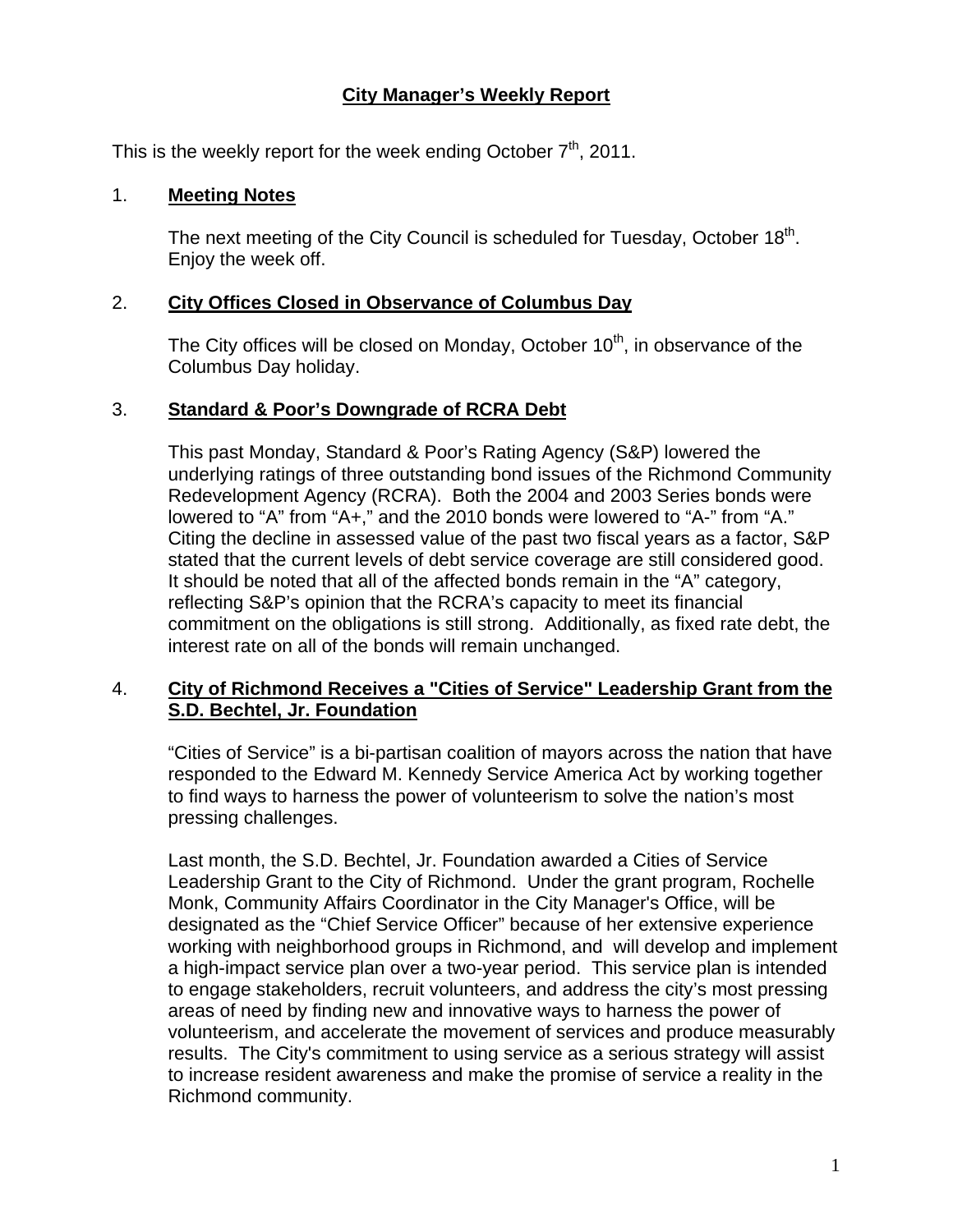# 5. **Iron Triangle Legacy Family Day Tomorrow**

The Richmond Public Library will be among the non-profit organizations and City agencies represented at the Iron Triangle Legacy Family Day tomorrow, Saturday, October  $8<sup>th</sup>$ . Library staff will have an interactive story time that will have train-themed stories and a guitar sing-along. The library will be promoted through library card registration, program information, and a book and photo display of the Iron Triangle.

### 6. **Save the Date! Energy Upgrade California and Richmond Recovery Solar Rebate Community Meeting – October 12th**

Thousands of dollars in rebates, grants, and low-interest loans are available to residents to improve their home's comfort and energy efficiency, and the City of Richmond is helping to get the word out. The City is co-hosting a free workshop where property owners can learn how to obtain federal stimulus funding and PG&E rebates to make their homes more comfortable and energy efficient through the new Energy Upgrade California program.

At this workshop, attendees will:

- Hear from a local homeowner about their energy upgrade experience;
- Get information about local, state and PG&E rebates, grants and loans;
- Meet local Energy Upgrade California certified contractors;
- Hear testimonials from homeowners that have already participated in energy programs; and
- Enjoy refreshments prior to the workshop at 6:30 PM.

The workshop is sponsored by the cities of Richmond, El Cerrito and San Pablo, in conjunction with Energy Upgrade California and Contra Costa County. Visit https://energyupgradeca.org/overview for more information on Energy Upgrade California.

Interested persons may RSVP at www.westcountyenergy.eventbrite.com for "The Smart Approach to a Comfortable Home and Lower Energy Bills," to be held on Wednesday, October  $12^{th}$ , from 7:00 PM to 8:30 PM at the Richmond City Council Chambers, 440 Civic Center Plaza.

More information can be obtained by contacting the Richmond Environmental Initiatives Division of the City Manager's office at 620-5537.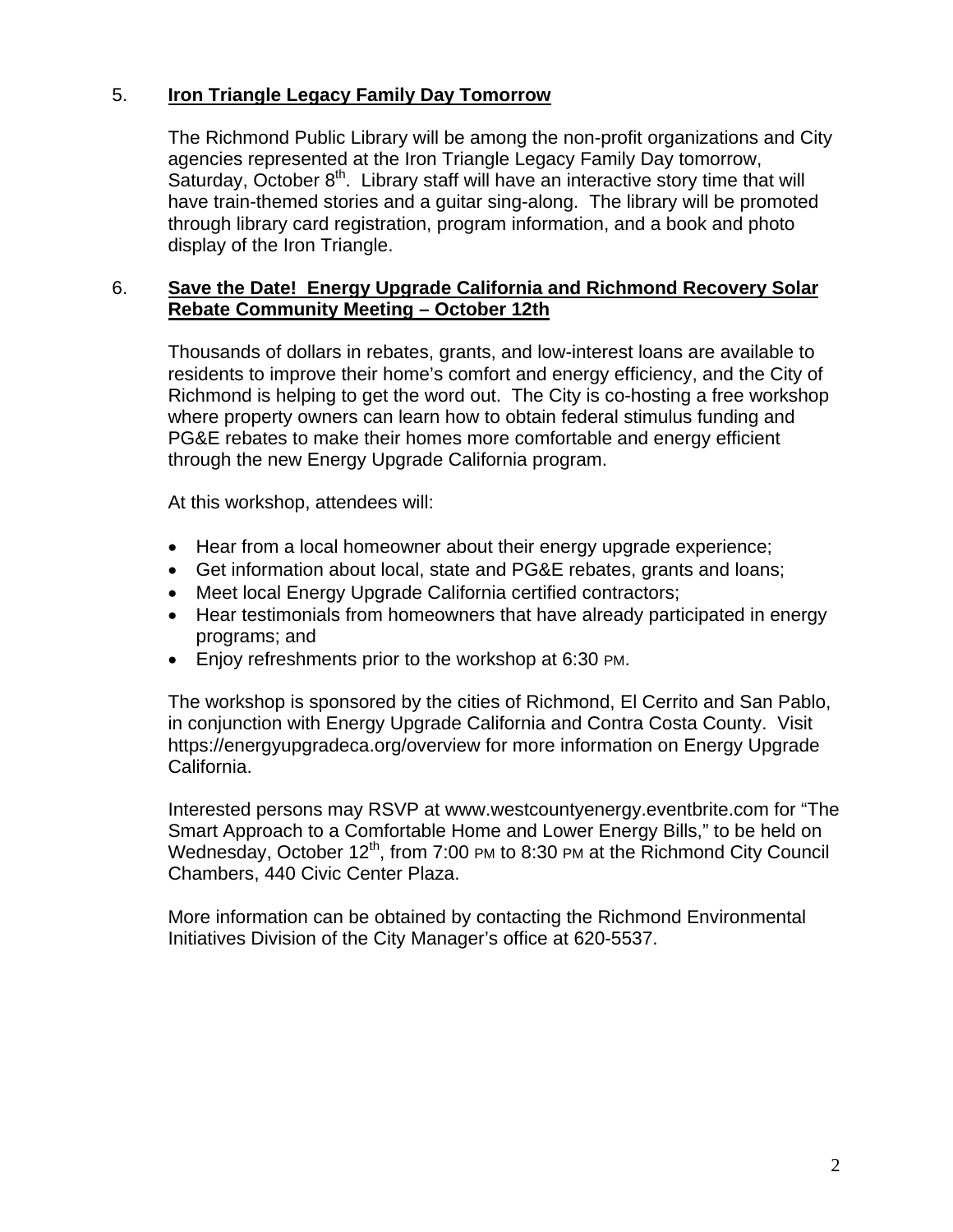# The Smart Approach to Lower Energy **Bills and a Comfortable, Healthy Home.**



# 7. **Save the Date! Climate Action Plan Community Meeting – October 24th**

The Climate Action Plan Community Meeting will be held on Monday, October  $24<sup>th</sup>$  from 6:00 PM to 7:30 PM in the Richmond Auditorium Bermuda Room. Attendees will have the opportunity to learn about climate change basics and the City of Richmond's climate efforts to date, and provide input on what they would like to see in the City of Richmond's climate action plan. This input will help develop both the framework for the climate action plan, and the criteria to be used to select a consultant to assist the City in development of the plan.

Refreshments will be provided at 5:30 PM and interested persons my RSVP at 621-1554 or www.richmondenvironment.org.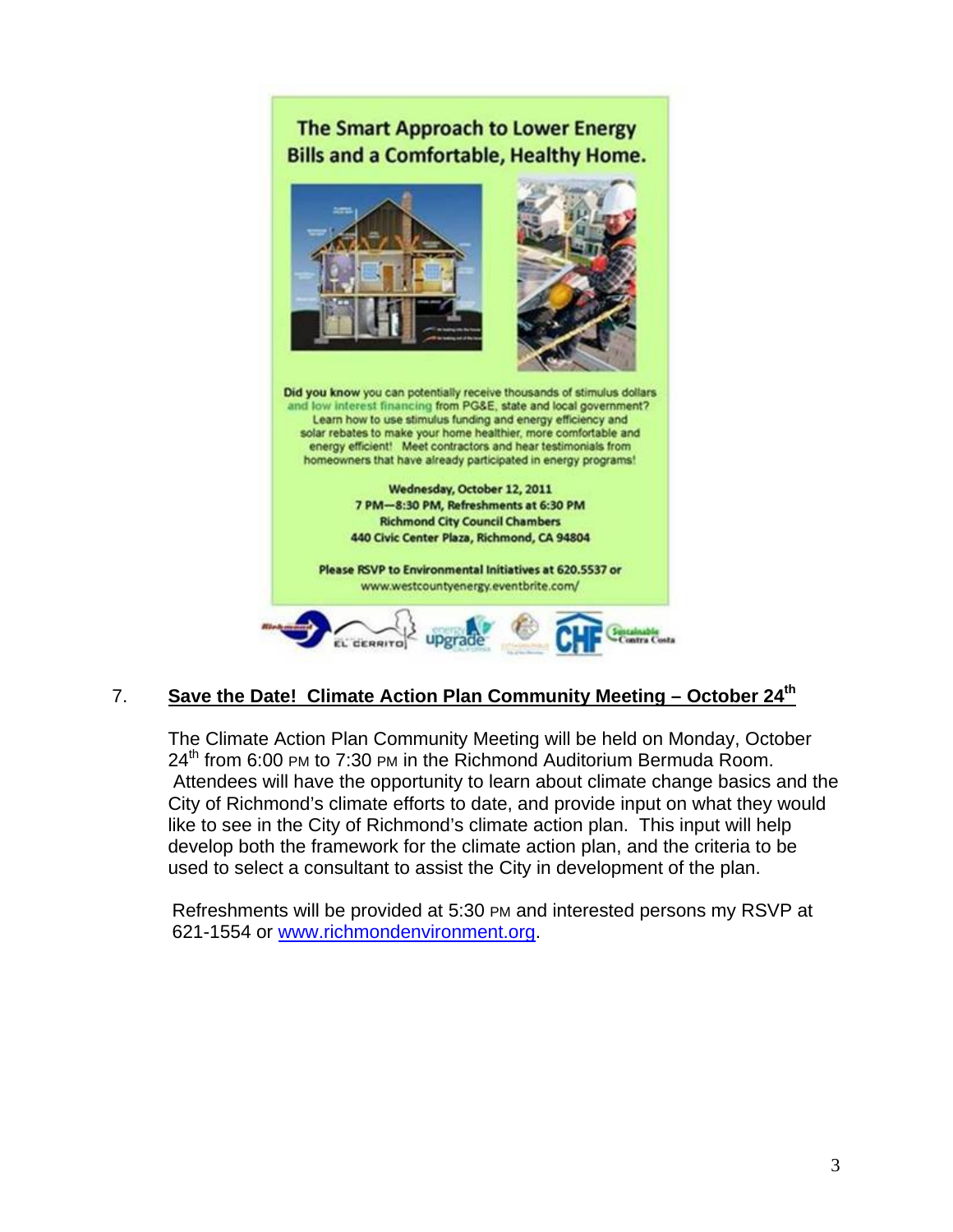

# 8. **Annual Sewer Pipeline Repair and Rehabilitation Projects**

Engineering Services and Veolia continue work on the 2011-12 annual sewer pipeline repair and rehabilitation projects. Last week, the project contractor, Ghilotti Bros. Inc. (GBI), replaced approximately 1,000 linear feet of failing 6" Sanitary Sewer pipelines with 8" pipelines. Work was performed on Center Avenue between Carlson Boulevard and 31<sup>st</sup>, and on 29<sup>th</sup> Street between Ohio and Center Avenues. GBI is currently working on replacing approximately 400 linear feet of failed sewer line on Ohio Avenue between  $27<sup>th</sup>$  and  $29<sup>th</sup>$  Streets, and will be moving to Florida Avenue between  $35<sup>th</sup>$  and  $37<sup>th</sup>$  Streets. Additional work was performed on Rheem Avenue, including the replacement of 500 linear feet of 8" Sanitary Sewer pipeline.

This work is being administered by Veolia, and Engineering Services has been actively involved in the project to facilitate public outreach efforts and ensure that City standards are being met. The City is also using Twitter (http://twitter.com/CoR\_Engineering) to notify interested residents of upcoming work locations, as well as placing information on the City's website.

Next week, work will continue on Center Avenue between  $35<sup>th</sup>$  and  $37<sup>th</sup>$  Streets. Work on Rheem Avenue will continue between  $24<sup>th</sup>$  and  $26<sup>th</sup>$  Streets continuing to the east. Work is expected to be completed in the area by October  $28<sup>th</sup>$ . Pipe lining work will continue on Ripley Avenue at  $7<sup>th</sup>$  Street and Hawthorne Avenue, and at Barrett and Nevin Avenues.

### 9. **Annual Pavement Rehabilitation Project**

Chrisp Company has completed laying out the traffic striping and will begin installing permanent final traffic striping on the 30 segments of recently slurrysealed streets in the next few weeks. More notably, elements from the Bicycle Master Plan will be incorporated on the following street segments: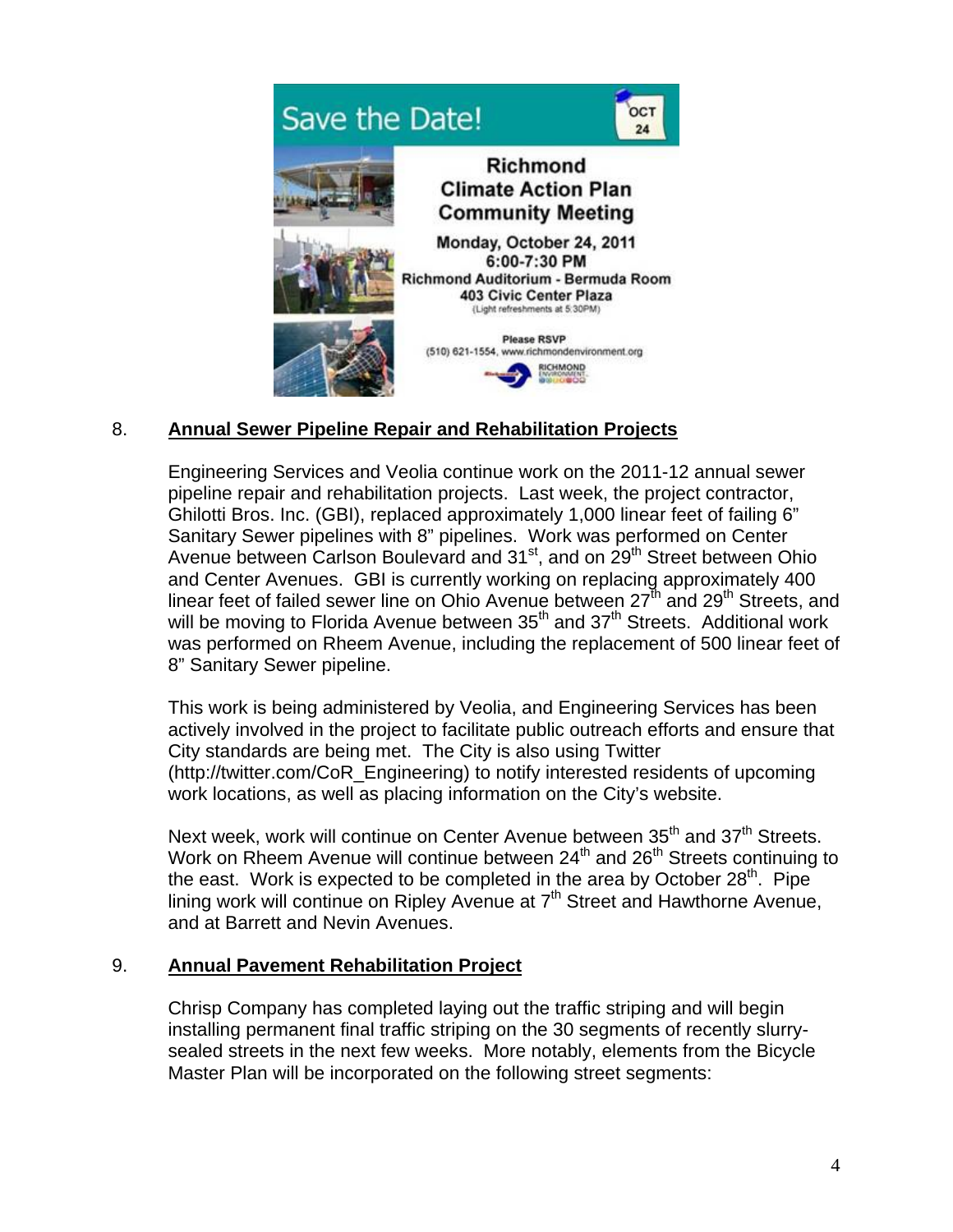| <b>Street</b>                           | Limits                                          | <b>Bike Element</b>  |
|-----------------------------------------|-------------------------------------------------|----------------------|
| Carlson Boulevard (northbound)          | Bayview Avenue to Cutting Blvd.                 | <b>Bike Lanes</b>    |
| $\overline{S. 37}$ <sup>th</sup> Street | Ohio Street to Wall Avenue                      | <b>Bike Sharrows</b> |
| <b>Wall Avenue</b>                      | S. 39 <sup>th</sup> Street to East End          | <b>Bike Sharrows</b> |
| W. Nevin Avenue                         | West of 1 <sup>st</sup> Street to West of C St. | <b>Bike Sharrows</b> |
| W. Barrett Avenue                       | West of A Street to West of 6 <sup>th</sup> St. | <b>Bike Sharrows</b> |

Note that Carlson Boulevard's bike lane striping will be deferred until after environmental clearance has been received and after the Bicycle Master Plan is adopted by City Council, scheduled for November 1<sup>st</sup>.

# 10. **CEQA and the BAAQMD CEQA Guidelines Educational Session**

The Planning and Building Services Department will be hosting the last of four educational sessions on key technical subjects critical to understanding the methodology for analyzing impacts of the proposed Chevron Revised Renewal Project and other projects. This session will cover the basic concepts and methods used to evaluate a proposed project's potential effects on the environment under the California Environmental Quality Act (CEQA). An overview of the Bay Area Air Quality Management District's (BAAQMD) CEQA Guidelines, which provide specific guidance about assessing significant impacts on air quality and public health, will also be provided by BAAQMD staff. The session will be held in the City Council Chambers on October 19, 2011 from 6:00 PM until 8:00 PM.

# 11. **West Contra Costa Disaster Readiness Summit**

On September 22<sup>nd</sup>, the City of Richmond hosted the West Contra Costa Disaster Readiness Summit for agencies who serve people with disabilities and the elderly. Attending were 81 agency representatives from across the county including residential housing, senior agencies, educational institutions, community-based, and faith-based organizations. During the summit, attendees learned the importance of emergency planning and also developed an emergency operations plan with help from a specialist in their field.

# 12. **West Contra Costa Emergency Preparedness Fair**

On September 24<sup>th</sup>, the Contra Costa Emergency Preparedness Fair was held at the Del Norte BART Station. The theme of this year was – "Ready, Set, PREPARE!" Representatives from 55 agencies participated, including El Cerrito Fire and Police, the City of Kensington, Richmond Fire, the City of Richmond's Office of Emergency Services, Richmond Police, Supervisor John Gioia's Office, Chevron, Contra Costa County (CCC) Animal Services, CCC Health Services' Haz Mat Division, CCC Medical Reserve Corps, American Medical Response, American Red Cross, Kiwanis Club, RecycleMore, and the YMCA. The 1,500 adults and children who attended this year's fair learned many great emergency preparedness ideas.

### 13. **Recreation Highlights**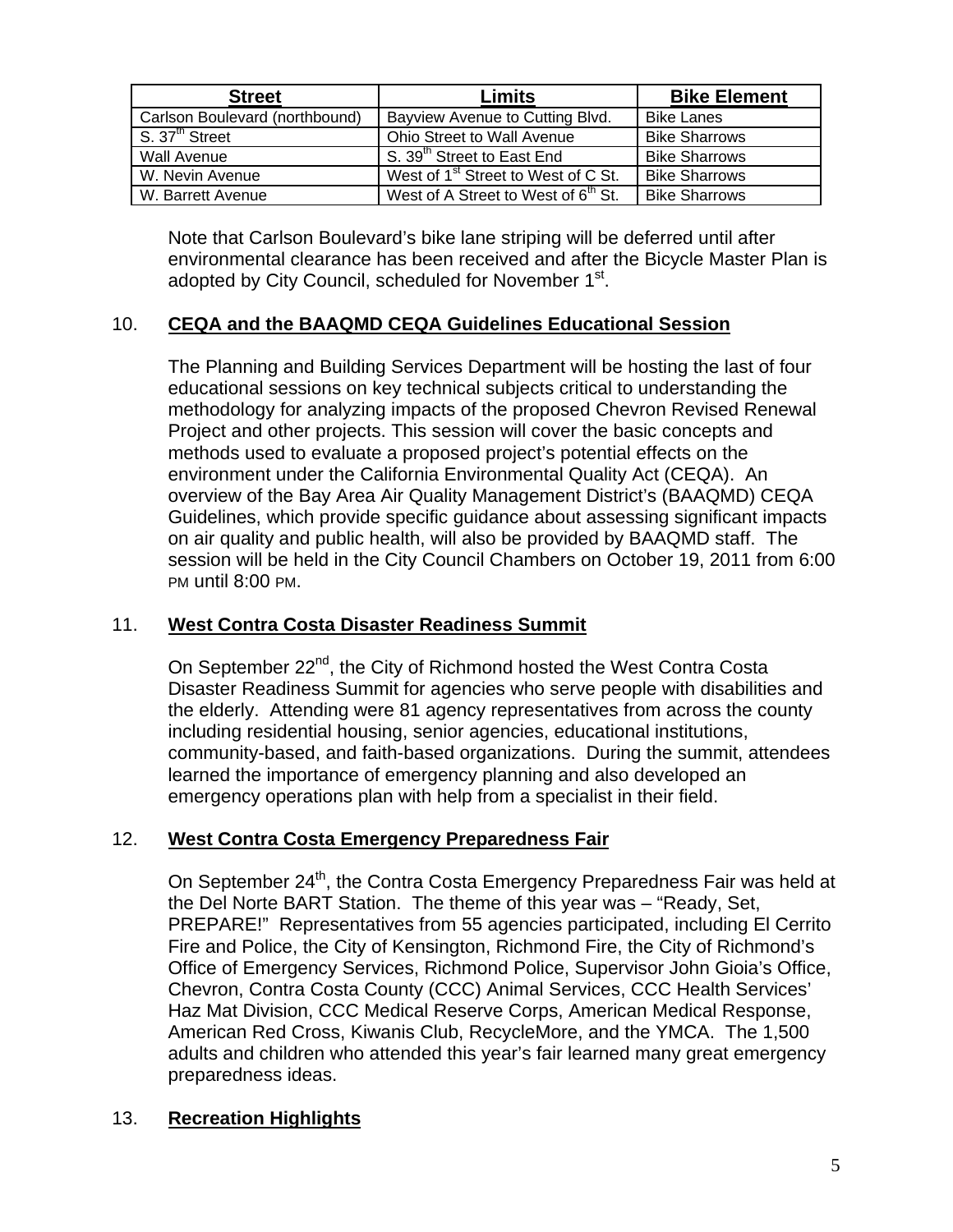Tennis: The Youth Tennis Center staff, in collaboration with Peres Elementary School, has developed a program aimed at African-American boys, grade levels 2, 3 and 4. Staff transports between 8 and 10 students from Peres Elementary School every Monday, from 3:00 PM to 5:00 PM, and Wednesday, from 2:00 PM to 4:00 PM, to Nicholl Park for intensive tennis instruction, positive competition and other activities. While the tennis instruction helps promote healthy physical, social and cognitive development of the students, the program also provides a foundation for standards of excellence in leadership and direction.

Line Dancing: The popular line dancing class at the Booker T. Anderson Community Center has been expanded from Saturdays at 10:00 AM to 12:00 PM, to an additional class every Wednesday from 1:00 PM to 3:00 PM. Participants can choose to pay \$5 for the season, or \$20 for a full year.

## 14. **Public Works Updates**

Parks and Landscaping Division: This week, crews performed mulching vegetation in the Cutting Boulevard median from Broadway to Bayview Avenue; repaired the fence at the Shields-Reid Park; planted perennials in front of the Shields-Reid Community Center; performed vegetation management on the Richmond Parkway; and groomed and swept the synthetic field at the Martin Luther King Jr. Park. Next week, crews will continue working at the Marina Bay Trail project; clean up at Rydin Road; fertilize and aerate turf in the Marina Bay; and initiate fall renovation work at the North Richmond Baseball Field.

Crews trimmed trees along the following blocks: 4000 and 5000 Nevin Avenue, 12000 San Pablo Avenue, 5000 Burlingame Avenue, and 600-29<sup>th</sup> Street. Next week, they will be trimming trees on 12000 San Pablo Avenue.

Facilities Maintenance Division: Electricians continued replacing lighting in the Marina District and continued troubleshooting the power outage in the Parkview Neighborhood in partnership with PG&E.

Carpenters installed an audible alarm system in the children's department at the main library, and supported the repair of a mini sinkhole on Santa Rita Road behind De Anza High School. The Utility section scrubbed and waxed the Pt. Richmond Community Center.

Streets Division: This week, paving crews completed paving on Nevin Avenue from 37<sup>th</sup> Street to 45<sup>th</sup> Street. Next week, crews will work on grinding on Nevin Avenue from 46<sup>th</sup> Street to Carlson Boulevard.

Equipment Services Division: The division decommissioned and auctioned off thirteen old vehicles, reducing the City's fleet size. A new striping truck was put in service to improve pavement striping maintenance.